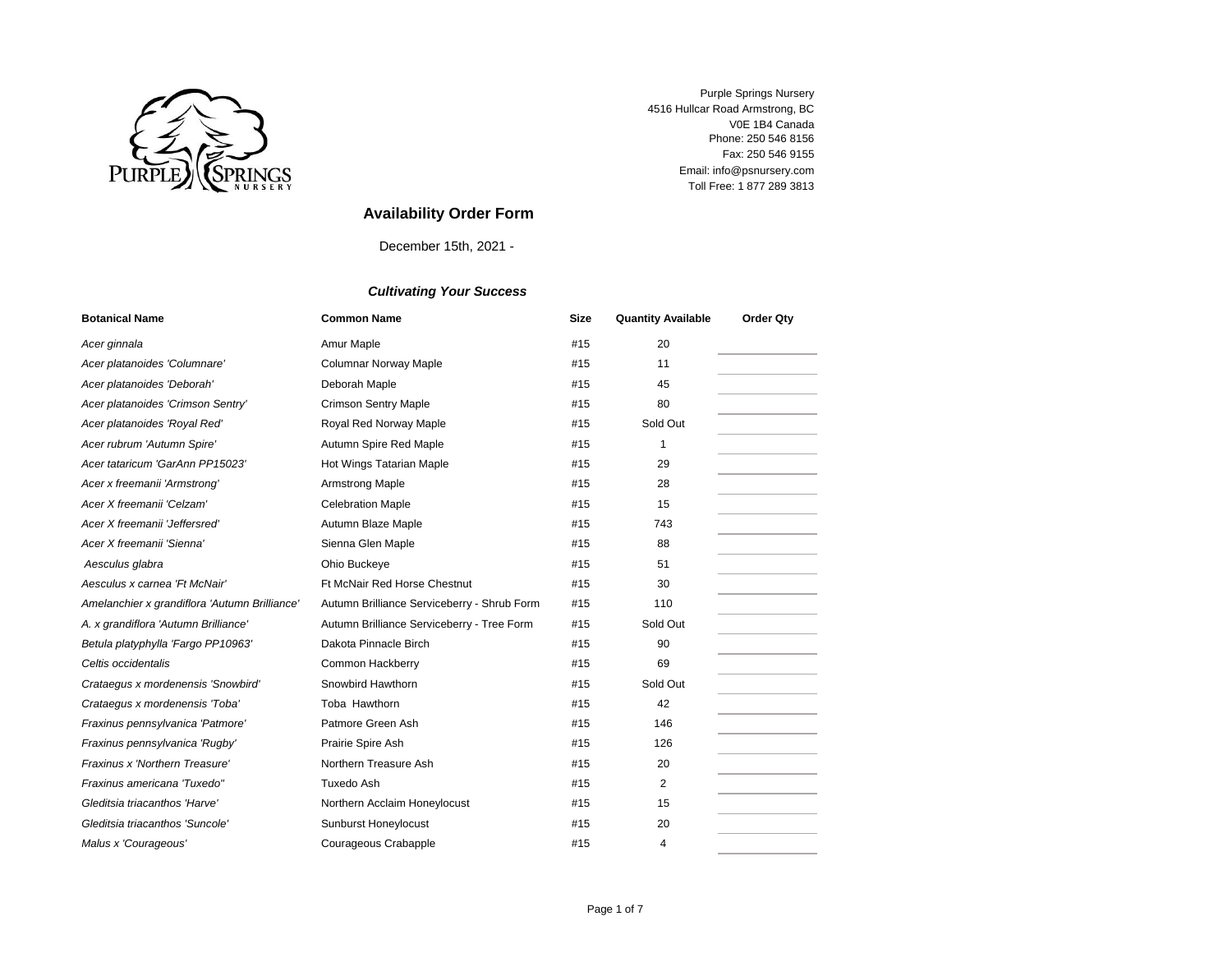| <b>Botanical Name</b>               | <b>Common Name</b>                   | Size             | <b>Quantity Available</b> | <b>Order Qty</b> |
|-------------------------------------|--------------------------------------|------------------|---------------------------|------------------|
| Malus domestica 'Honeycrisp'        | Honeycrisp Apple                     | #15              | 115                       |                  |
| Malus x 'Jeflite'                   | <b>Starlite Flowering Crabapple</b>  | #15              | $\mathbf{1}$              |                  |
| Malus x 'Spring Snow'               | Spring Snow Flowering Crabapple      | #15              | 111                       |                  |
| Malus x 'Thunderchild'              | Thunderchild Flowering Crabapple     | #15              | 59                        |                  |
| Malus x adstringens 'Durleo'        | <b>Gladiator Flowering Crabapple</b> | #15              | 267                       |                  |
| Physocarpus opulifolius 'Monlo'     | Diablo Ninebark                      | #15              | 8                         |                  |
| Populus tremula 'Erecta'            | Swedish Columnar Aspen               | #15              | 171                       |                  |
| Prunus nigra 'Princess Kay'         | Princess Kay Flowering Plum          | #15              | 20                        |                  |
| Prunus virginiana                   | Schubert Chokecherry                 | #15              | Sold Out                  |                  |
| Quercus macrocarpa                  | <b>Burr Oak</b>                      | #15              | 21                        |                  |
| Quercus r. x 'Fastigiata'           | <b>Kindred Spirit</b>                | #15              | Sold Out                  |                  |
| Quercus robur x bicolor 'Long'      | Regal Prince Oak                     | #15              | Sold Out                  |                  |
| Quercus rubra                       | Northern Red Oak                     | #15              | 15                        |                  |
| Sorbus aucuparia 'Michred'          | Cardinal Royal Mountain Ash          | #15              | Sold Out                  |                  |
| Sorbus decora                       | Showy Mountain Ash                   | #15              | Sold Out                  |                  |
| Sorbus rossica                      | Russian Mountain Ash                 | #15              | Sold Out                  |                  |
| Syringa reticulata 'Ivory Silk'     | Ivory Silk Japanese Lilac            | #15              | 23                        |                  |
| Syringa reticulata 'Summer Storm'   | Summer Storm Lilac                   | #15              | 88                        |                  |
| Tilia americana 'American Sentry'   | American Sentry Linden               | #15              | 2                         |                  |
| Tilia cordata 'Greenspire'          | Greenspire Littleleaf Linden         | #15              | 126                       |                  |
| Ulmus americana 'Brandon'           | <b>Brandon Elm</b>                   | #15              | 11                        |                  |
| <b>Bylands Upright Elm</b>          | <b>Bylands Upright Elm</b>           | #15              | 1                         |                  |
| Ulmus americana 'Patmore'           | Patmore Elm                          | #15              | 2                         |                  |
| Acer ginnala                        | Amur Maple                           | 50mm             | Sold Out                  |                  |
| Acer platanoides 'Columnare'        | <b>Columnar Norway Maple</b>         | 50mm             | 19                        |                  |
| Acer platanoides 'Crimson Sentry'   | <b>Crimson Sentry Maple</b>          | 50mm             | 32                        |                  |
| Acer platanoides 'Deborah'          | Deborah Maple                        | 50mm             | 20                        |                  |
| Acer platanoides 'Deborah'          | Deborah Maple                        | 60mm             | 37                        |                  |
| Acer platanoides 'Prairie Splendor' | Prairie Splendor Norway Maple        | 50mm             | 35                        |                  |
| Acer platanoides 'Prairie Splendor' | Prairie Splendor Norway Maple        | 60 <sub>mm</sub> | 8                         |                  |
| Acer platanoides 'Prairie Splendor' | Prairie Splendor Norway Maple        | 70mm             | 10                        |                  |
| Acer tataricum 'GarAnn PP15023'     | Hot Wings Tatarian Maple             | 50mm             | Sold Out                  |                  |
| Acer X freemanii 'Celzam'           | <b>Celebration Maple</b>             | 50mm             | 70                        |                  |
| Acer X freemanii 'Celzam'           | <b>Celebration Maple</b>             | 60 <sub>mm</sub> | 28                        |                  |
| Acer X freemanii 'Celzam'           | <b>Celebration Maple</b>             | 70mm             | 5                         |                  |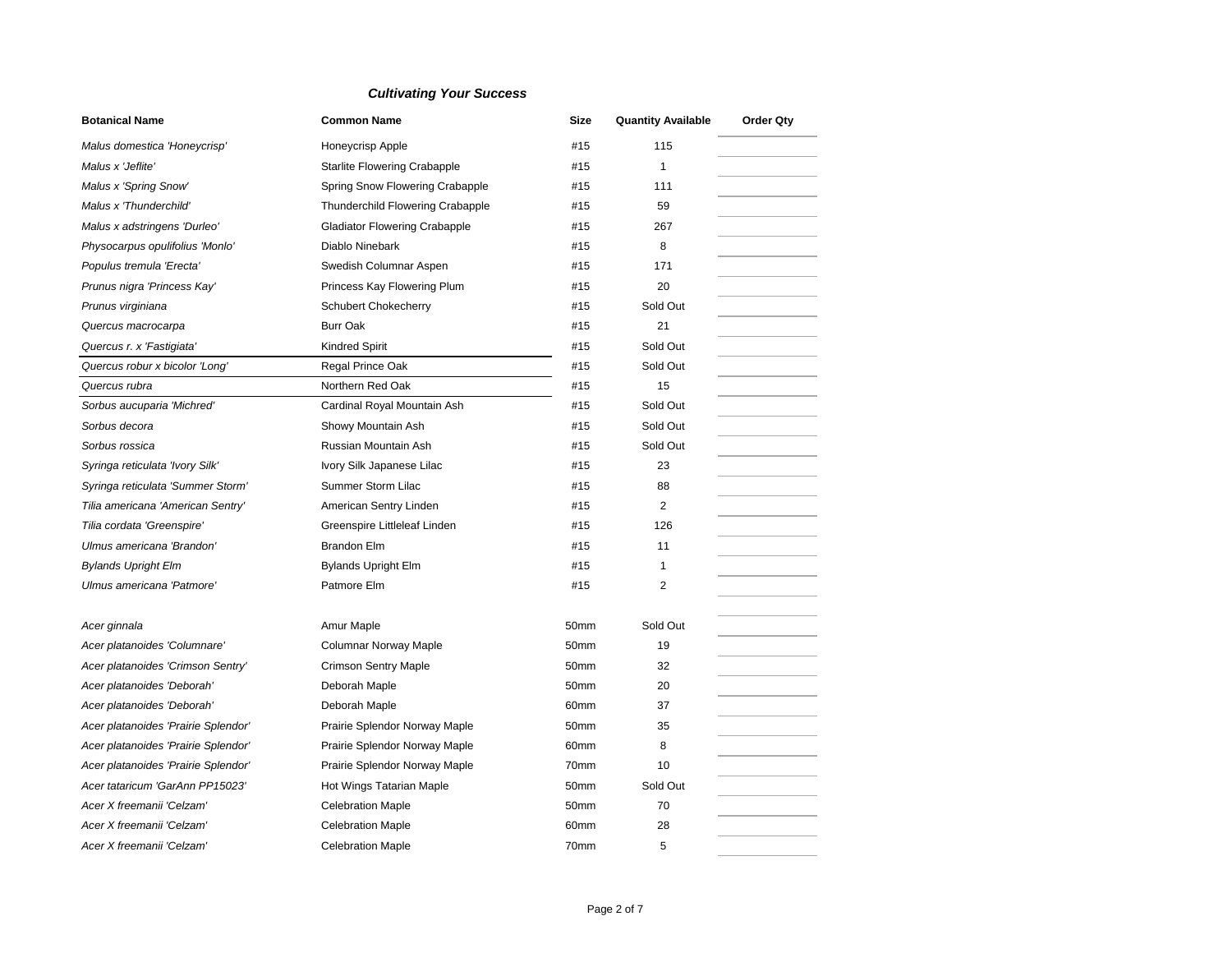| <b>Botanical Name</b>                   | <b>Common Name</b>          | Size             | <b>Quantity Available</b> | <b>Order Qty</b> |
|-----------------------------------------|-----------------------------|------------------|---------------------------|------------------|
| Acer X freemanii 'Jeffersred'           | Autumn Blaze Maple          | 50mm             | 624                       |                  |
| Acer X freemanii 'Jeffersred'           | Autumn Blaze Maple          | 60mm             | 165                       |                  |
| Acer X freemanii 'Jeffersred'           | Autumn Blaze Maple          | 70mm             | 180                       |                  |
| Acer X freemanii 'Jeffersred'           | Autumn Blaze Maple          | Oversize         | 32                        |                  |
| Acer X freemanii 'Sienna'               | Sienna Glen Maple           | 50mm             | Sold Out                  |                  |
| Acer X freemanii 'Sienna'               | Sienna Glen Maple           | 60mm             | Sold Out                  |                  |
| Acer X freemanii 'Sienna'               | Sienna Glen Maple           | 70mm             | 59                        |                  |
| Acer X freemanii 'Sienna'               | Sienna Glen Maple           | Oversize         | 18                        |                  |
| Acer saccharum                          | Green Mountain Sugar Maple  | 50mm             | Sold Out                  |                  |
| Aesculus glabra                         | Ohio Buckeye                | 50mm             | 18                        |                  |
| Aesculus glabra                         | Ohio Buckeye                | 60 <sub>mm</sub> | 28                        |                  |
| Aesculus glabra                         | Ohio Buckeye                | 70mm             | 23                        |                  |
| Aesculus glabra                         | Ohio Buckeye                | Oversize         | 18                        |                  |
| Aesculus x carnea 'Ft. McNair'          | Fort McNair Buckeye         | 50mm             | 7                         |                  |
| Aesculus x carnea 'Ft. McNair'          | Fort McNair Buckeye         | 60mm             | 2                         |                  |
| Aesculus x arnoldiana 'Autumn Splendor' | Autumn Splendor Buckeye     | 50mm             | 9                         |                  |
| Aesculus x arnoldiana 'Autumn Splendor' | Autumn Splendor Buckeye     | 60mm             | 9                         |                  |
| Betula platyphylla 'Fargo PP10963'      | Dakota Pinnacle Birch       | 50mm             | 12                        |                  |
| Betula platyphylla 'Jefpark'            | Parkland Pillar Birch       | 50mm             | $\overline{2}$            |                  |
| Celtis occidentalis                     | Common Hackberry            | 50mm             | 113                       |                  |
| Celtis occidentalis                     | Common Hackberry            | 60mm             | 47                        |                  |
| Crataegus crus-gall inermis             | Thornless Cockspur Hawthorn | 50 <sub>mm</sub> | 4                         |                  |
| Crataegus viridis 'Winter King'         | Winter King Hawthorn        | 50mm             | 6                         |                  |
| Crataegus x mordenensis 'Snowbird'      | Snowbird Hawthorn           | 50mm             | 146                       |                  |
| Crataegus x mordenensis 'Snowbird'      | Snowbird Hawthorn           | 60mm             | 92                        |                  |
| Crataegus x mordenensis 'Snowbird'      | Snowbird Hawthorn           | 70mm             | 58                        |                  |
| Crataegus x mordenensis 'Snowbird'      | Snowbird Hawthorn           | Oversize         | 177                       |                  |
| Crataegus x mordenensis 'Toba'          | Toba Hawthorn               | 50mm             | 18                        |                  |
| Crataegus x mordenensis 'Toba'          | Toba Hawthorn               | 60mm             | 24                        |                  |
| Crataegus x mordenensis 'Toba'          | Toba Hawthorn               | 70mm             | 13                        |                  |
| Crataegus x mordenensis 'Toba'          | Toba Hawthorn               | Oversize         | 20                        |                  |
| Fraxinus americana 'Junginger'          | Autumn Purple White Ash     | 50mm             | Sold Out                  |                  |
| Fraxinus americana 'Tuxedo Ash'         | Tuxedo Ash                  | 50 <sub>mm</sub> | Sold Out                  |                  |
| Fraxinus pennsylvanica 'Patmore'        | Patmore Green Ash           | 50 <sub>mm</sub> | 96                        |                  |
| Fraxinus pennsylvanica 'Patmore'        | Patmore Green Ash           | 60 <sub>mm</sub> | 40                        |                  |
| Fraxinus pennsylvanica 'Patmore'        | Patmore Green Ash           | 70mm             | 15                        |                  |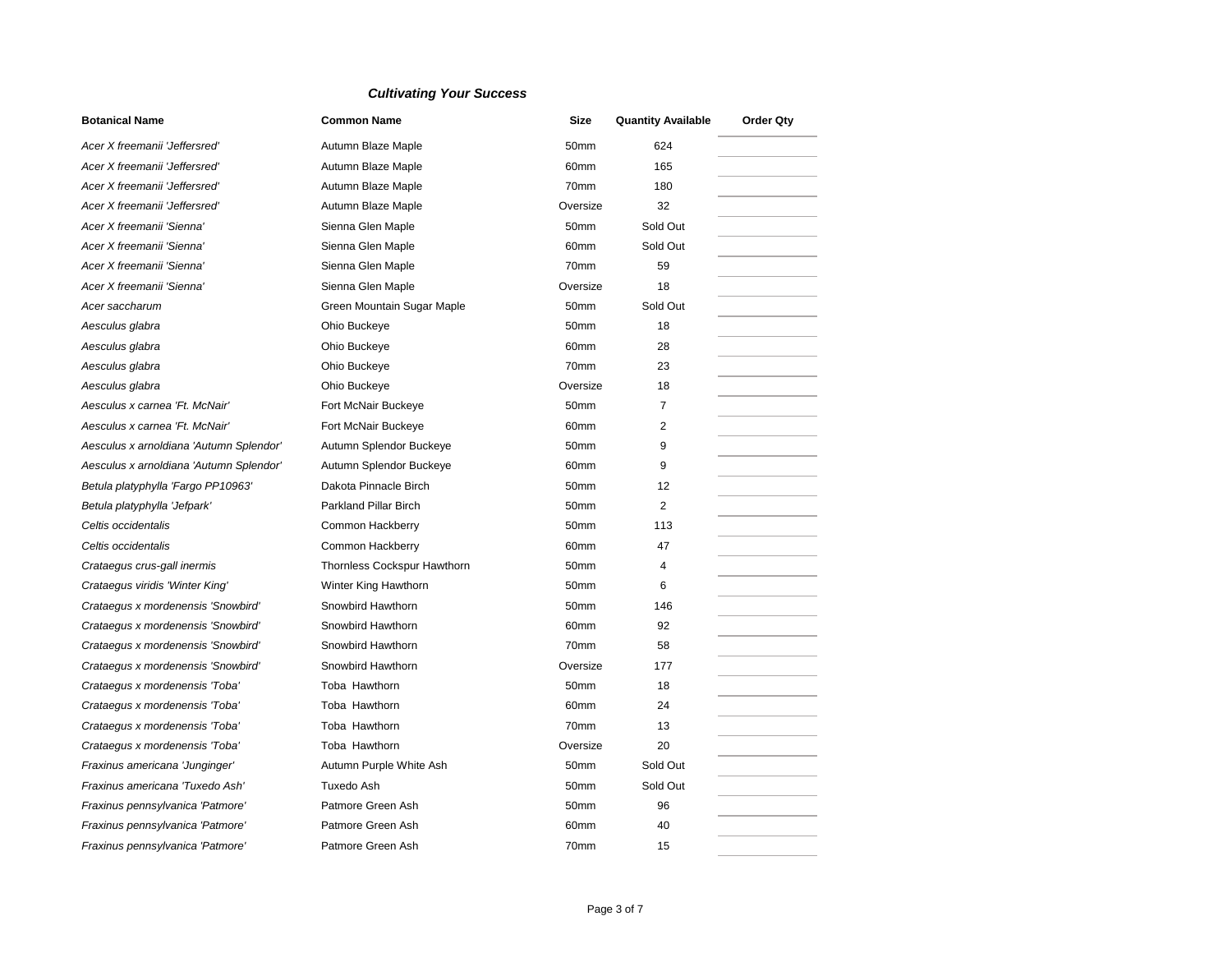| <b>Botanical Name</b>                  | <b>Common Name</b>                      | Size             | <b>Quantity Available</b> | <b>Order Qty</b> |
|----------------------------------------|-----------------------------------------|------------------|---------------------------|------------------|
| Fraxinus pennsylvanica 'Patmore'       | Patmore Green Ash                       | Oversize         | Sold Out                  |                  |
| Fraxinus pennsylvanica 'Rugby'         | Prairie Spire Ash                       | 50 <sub>mm</sub> | 172                       |                  |
| Fraxinus pennsylvanica 'Rugby'         | Prairie Spire Ash                       | 60 <sub>mm</sub> | 56                        |                  |
| Fraxinus pennsylvanica 'Rugby'         | Prairie Spire Ash                       | 70mm             | 69                        |                  |
| Fraxinus pennsylvanica 'Rugby'         | Prairie Spire Ash                       | Oversize         | 12                        |                  |
| Fraxinus x 'Northern Treasure'         | Northern Treasure Ash                   | 50mm             | 25                        |                  |
| Franixus x 'Northern Treasure'         | Northern Treasure Ash                   | 60mm             | 6                         |                  |
| Gleditsia triacanthos 'Draves' PP21698 | <b>Street Keeper</b>                    | 50mm             | 2                         |                  |
| Gleditsia triacanthos 'Harve'          | Northern Acclaim Honeylocust            | 50mm             | 11                        |                  |
| Gleditsia triacanthos 'Skycole'        | Skyline Honeylocust                     | 50 <sub>mm</sub> | Sold Out                  |                  |
| Gymnocladus dioicus                    | Kentucky Coffeetree                     | 50 <sub>mm</sub> | 3                         |                  |
| Juglans nigra                          | <b>Black Walnut</b>                     | 50 <sub>mm</sub> | 16                        |                  |
| Juglans nigra                          | <b>Black Walnut</b>                     | 60 <sub>mm</sub> | 16                        |                  |
| Juglans nigra                          | <b>Black Walnut</b>                     | 70mm             | 18                        |                  |
| Malus domestica 'Honeycrisp'           | Honeycrisp Apple                        | 50 <sub>mm</sub> | Sold Out                  |                  |
| Malus 'Royalty'                        | <b>Royalty Flowering Crabapple</b>      | 50mm             | Sold Out                  |                  |
| Malus x adstringens 'Durleo'           | <b>Gladiator Flowering Crabapple</b>    | 50mm             | 312                       |                  |
| Malus x adstringens 'Durleo'           | <b>Gladiator Flowering Crabapple</b>    | 60mm             | 131                       |                  |
| Malus x adstringens 'Durleo'           | <b>Gladiator Flowering Crabapple</b>    | 70mm             | 49                        |                  |
| Malus x 'Courageous'                   | Courageous Crabapple                    | 50mm             | 56                        |                  |
| Malus x 'Courageous'                   | Courageous Crabapple                    | 60mm             | 105                       |                  |
| Malus x 'Courageous'                   | Courageous Crabapple                    | 70mm             | Sold Out                  |                  |
| Malus x 'Jeflite'                      | <b>Starlite Flowering Crabapple</b>     | 50mm             | Sold Out                  |                  |
| Malus x 'Jeflite'                      | <b>Starlite Flowering Crabapple</b>     | 60mm             | Sold Out                  |                  |
| Malus x 'Jeflite'                      | <b>Starlite Flowering Crabapple</b>     | 70mm             | 69                        |                  |
| Malus x 'Jeflite'                      | <b>Starlite Flowering Crabapple</b>     | Oversize         | 31                        |                  |
| Malus x 'Pink Spire'                   | Pink Spire Flowering Crabapple          | 50mm             | Sold Out                  |                  |
| Malus x 'Spring Snow'                  | Spring Snow Flowering Crabapple         | 50 <sub>mm</sub> | Sold Out                  | 150 (July)       |
| Malus x 'Spring Snow'                  | Spring Snow Flowering Crabapple         | 60 <sub>mm</sub> | 6                         |                  |
| Malus x 'Thunderchild'                 | <b>Thunderchild Flowering Crabapple</b> | 50 <sub>mm</sub> | Sold Out                  |                  |
| Malus x 'Thunderchild'                 | <b>Thunderchild Flowering Crabapple</b> | 60mm             | Sold Out                  |                  |
| Picea glauca                           | <b>White Spruce</b>                     | 200cm            | 2                         |                  |
| Picea pungens                          | Colorado Spruce                         | 200cm            | Sold Out                  |                  |
| Picea pungens                          | Colorado Spruce                         | 250cm            | Sold Out                  |                  |
| Picea pungens                          | Colorado Spruce                         | 300cm            | Sold Out                  |                  |
| Picea pungens 'Fastigiata'             | Columnar Colorado Blue Spruce           | 200cm            | 16                        |                  |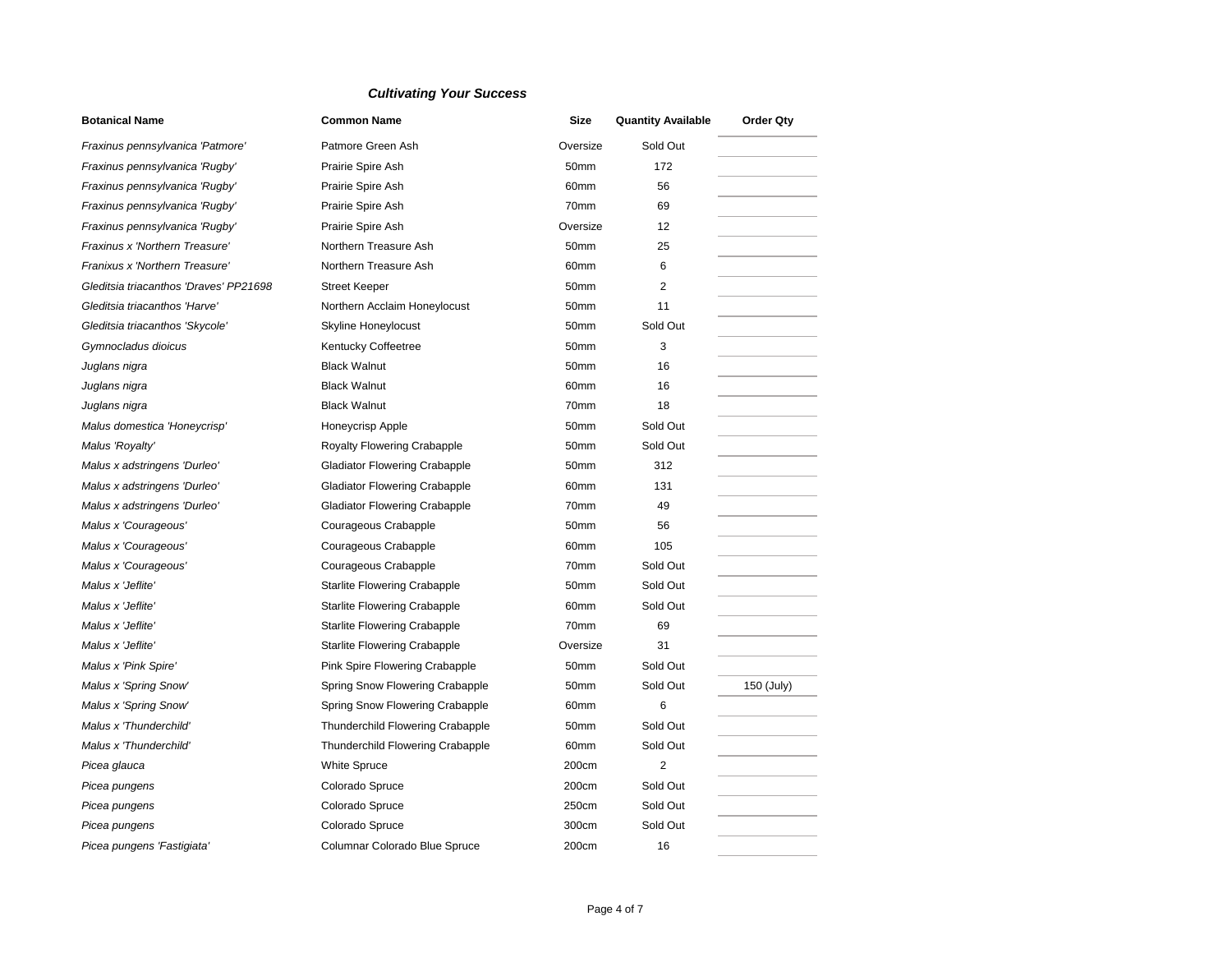| <b>Botanical Name</b>            | <b>Common Name</b>            | <b>Size</b>      | <b>Quantity Available</b> | <b>Order Qty</b> |
|----------------------------------|-------------------------------|------------------|---------------------------|------------------|
| Pinus cembra                     | Swiss Stone Pine              | 200cm            | Sold Out                  |                  |
| Pinus contorta                   | Lodgepole Pine                | 200cm            | 3                         |                  |
| Pinus sylvestris                 | <b>Scots Pine</b>             | 200cm            | 88                        |                  |
| Pinus sylvestris                 | <b>Scots Pine</b>             | 250cm            | 25                        |                  |
| Populus tremula 'Erecta'         | Swedish Columnar Aspen        | 50mm             | 13                        |                  |
| Populus tremula 'Erecta'         | Swedish Columnar Aspen        | 60 <sub>mm</sub> | Sold Out                  |                  |
| Populus tremula 'Erecta'         | Swedish Columnar Aspen        | 70mm             | Sold Out                  |                  |
| Populus tremula 'Erecta'         | Swedish Columnar Aspen        | Oversize         | 8                         |                  |
| Populus tremuloides              | Trembling Aspen (tree Form)   | 50mm             | 63                        |                  |
| Populus tremuloides              | Trembling Aspen (tree Form)   | 60mm             | 171                       |                  |
| Populus tremuloides              | Trembling Aspen (tree Form)   | 70mm             | 78                        |                  |
| Populus tremuloides              | Trembling Aspen (tree Form)   | Oversize         | 37                        |                  |
| Prunus cerasifera 'Newport'      | Newport Flowering Plum        | 50mm             | 14                        |                  |
| Prunus cerasifera 'Newport'      | <b>Newport Flowering Plum</b> | 60mm             | 2                         |                  |
| Prunus nigra 'Princess Kay'      | Princess Kay Flowering Plum   | 50mm             | 23                        |                  |
| Prunus nigra 'Princess Kay'      | Princess Kay Flowering Plum   | 60mm             | 24                        |                  |
| Prunus virginiana                | <b>Schubert Chokecherry</b>   | 50mm             | $\overline{2}$            |                  |
| Prunus virginiana                | <b>Schubert Chokecherry</b>   | 60mm             | 8                         |                  |
| Pyrus 'DurPSN303'                | Navigator Pear                | 50mm             | Sold Out                  |                  |
| Pyrus 'DurPSN303'                | Navigator Pear                | 60mm             | 3                         |                  |
| Quercus bicolor                  | Swamp White Oak               | 50mm             | 20                        |                  |
| Quercus macrocarpa               | <b>Burr Oak</b>               | 50 <sub>mm</sub> | 200                       |                  |
| Quercus macrocarpa               | <b>Burr Oak</b>               | 60mm             | Sold Out                  |                  |
| Quercus macrocarpa               | <b>Burr Oak</b>               | 70mm             | 4                         |                  |
| Quercus macrocarpa               | <b>Burr Oak</b>               | Oversize         | $\mathbf{1}$              |                  |
| Quercus r. x "fastigiata"        | <b>Kindred Spirit</b>         | 50mm             | Sold Out                  |                  |
| Querxus robur x alba 'JFS-KW2QX' | Skinny Genes Oak              | 50mm             | $\mathbf{1}$              |                  |
| Quercus robur x bicolor 'Long'   | Regal Prince Oak              | 50mm             | $\overline{2}$            |                  |
| Quercus rubra                    | Northern Red Oak              | 50mm             | 10                        |                  |
| Quercus rubra                    | Northern Red Oak              | 60mm             | 3                         |                  |
| Sorbus aucuparia 'Michred'       | Cardinal Royal Mountain Ash   | 50mm             | 67                        |                  |
| Sorbus aucuparia 'Michred'       | Cardinal Royal Mountain Ash   | 60mm             | 150                       |                  |
| Sorbus aucuparia 'Michred'       | Cardinal Royal Mountain Ash   | 70mm             | 32                        |                  |
| Sorbus aucuparia 'Michred'       | Cardinal Royal Mountain Ash   | Oversize         | 55                        |                  |
| Sorbus aucuparia 'Rossica'       | Russian Mountain Ash          | 50mm             | 51                        |                  |
| Sorbus aucuparia 'Rossica'       | Russian Mountain Ash          | 60mm             | 31                        |                  |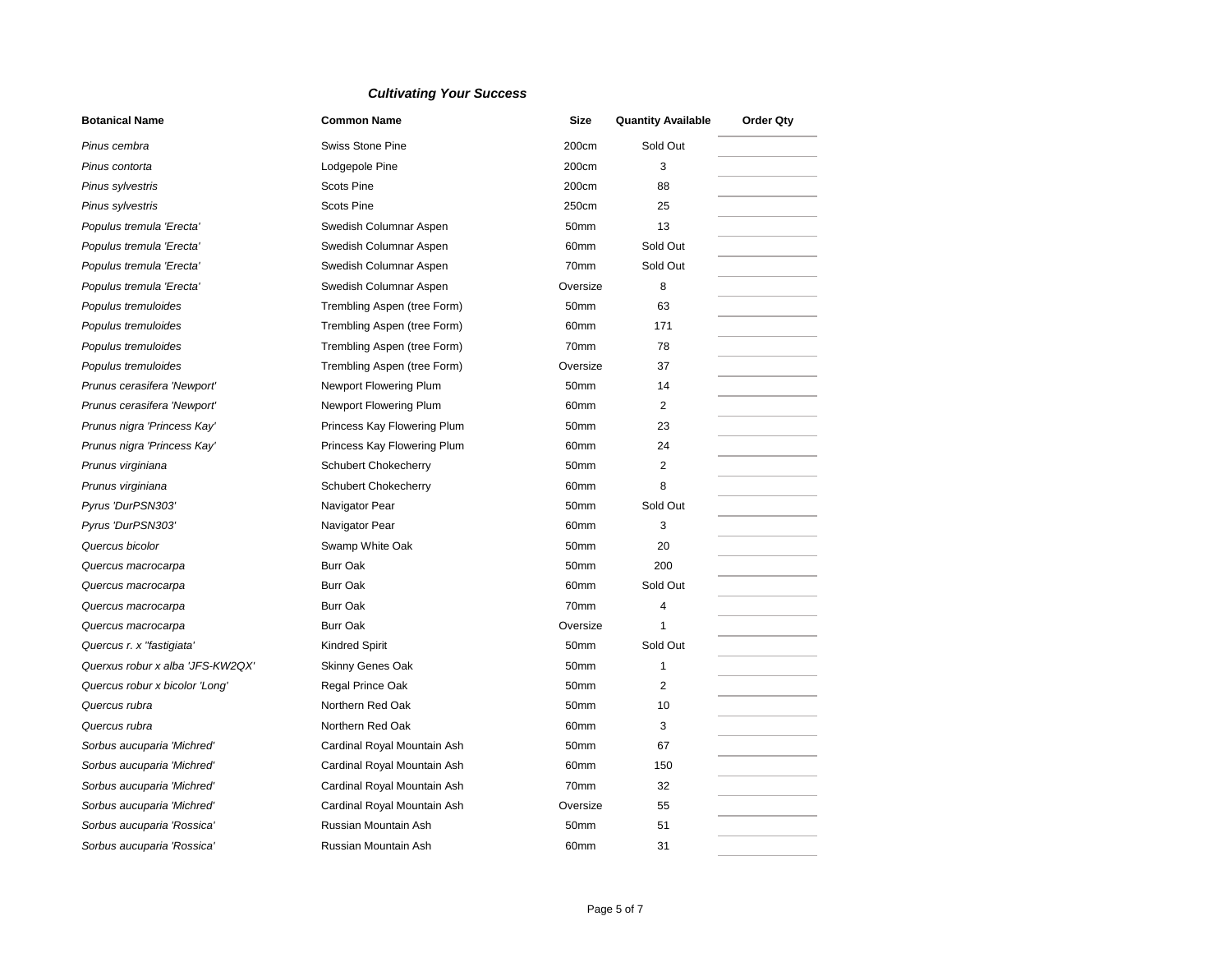| <b>Botanical Name</b>              | <b>Common Name</b>           | <b>Size</b> | <b>Quantity Available</b> | <b>Order Qty</b> |
|------------------------------------|------------------------------|-------------|---------------------------|------------------|
| Sorbus aucuparia 'Rossica'         | Russian Mountain Ash         | 70mm        | 9                         |                  |
| Sorbus aucuparia 'Rossica'         | Russian Mountain Ash         | Oversize    | 35                        |                  |
| Sorbus decora                      | Showy Mountain Ash           | 50mm        | 70                        |                  |
| Sorbus decora                      | Showy Mountain Ash           | 60mm        | 8                         |                  |
| Sorbus decora                      | Showy Mountain Ash           | 70mm        | Sold Out                  |                  |
| Sorbus decora                      | Showy Mountain Ash           | Oversize    | Sold Out                  |                  |
| Syringa reticulata 'Ivory Pillar'  | Ivory Pillar Japanese Lilac  | 50mm        | Sold Out                  |                  |
| Syringa reticulata 'Ivory Pillar'  | Ivory Pillar Japanese Lilac  | 60mm        | Sold Out                  |                  |
| Syringa reticulata 'Ivory Silk'    | Ivory Silk Japanese Lilac    | 50mm        | Sold Out                  | 300 (July)       |
| Syringa reticulata 'Ivory Silk'    | Ivory Silk Japanese Lilac    | 60mm        | Sold Out                  |                  |
| Syringa reticulata 'Snow Cap'      | Snow Cap Lilac               | 50mm        | Sold Out                  |                  |
| Syringa reticulata 'Summer Storm'  | Summer Storm Lilac           | 50mm        | 3                         |                  |
| Syringa reticulata 'Summer Storm'  | Summer Storm Lilac           | 60mm        | 7                         |                  |
| Tilia americana 'American Sentry'  | American Sentry Linden       | 50mm        | 87                        |                  |
| Tilia americana euchlora 'Redmond' | <b>Redmond Linden</b>        | 50mm        | Sold Out                  |                  |
| Tilia cordata 'Corinthian"         | Corinthian Linden            | 50mm        | 36                        |                  |
| Tilia cordata 'Greenspire'         | Greenspire Littleleaf Linden | 50mm        | 591                       |                  |
| Tilia cordata 'Greenspire'         | Greenspire Littleleaf Linden | 60mm        | 11                        |                  |
| Tilia cordata 'Greenspire'         | Greenspire Littleleaf Linden | 70mm        | 5                         |                  |
| Tilia flavescens                   | Dropmore Linden              | 50mm        | 63                        |                  |
| Tilia flavescens                   | Dropmore Linden              | 60mm        | 74                        |                  |
| Tilia flavescens                   | Dropmore Linden              | 70mm        | Sold Out                  |                  |
| Tilia flavescens                   | Dropmore Linden              | Oversize    | 1                         |                  |
| Tilia mongolica 'Harvest Gold'     | Harvest Gold Linden          | 50mm        | 23                        |                  |
| Tilia mongolica 'Harvest Gold'     | Harvest Gold Linden          | 60mm        | 9                         |                  |
| Ulmus americana                    | American Elm                 | 50mm        | 20                        |                  |
| Ulmus americana                    | American Elm                 | 60mm        | $\overline{7}$            |                  |
| Ulmus americana                    | American Elm                 | 70mm        | 3                         |                  |
| Ulmus americana                    | American Elm                 | Oversize    | 2                         |                  |
| Ulmus americana 'Brandon'          | <b>Brandon Elm</b>           | 50mm        | Sold Out                  |                  |
| Ulmus americana 'Brandon'          | <b>Brandon Elm</b>           | 60mm        | Sold Out                  |                  |
| Ulmus americana 'Brandon'          | <b>Brandon Elm</b>           | 70mm        | Sold Out                  |                  |
| Ulmus americana 'Brandon'          | <b>Brandon Elm</b>           | Oversize    | Sold Out                  |                  |
| Ulmus americana 'Patmore'          | Patmore Elm                  | 50mm        | 8                         |                  |
| Ulmus americana 'Patmore'          | Patmore Elm                  | 60mm        | 6                         |                  |
| Ulmus americana 'Patmore'          | Patmore Elm                  | 70mm        | 3                         |                  |